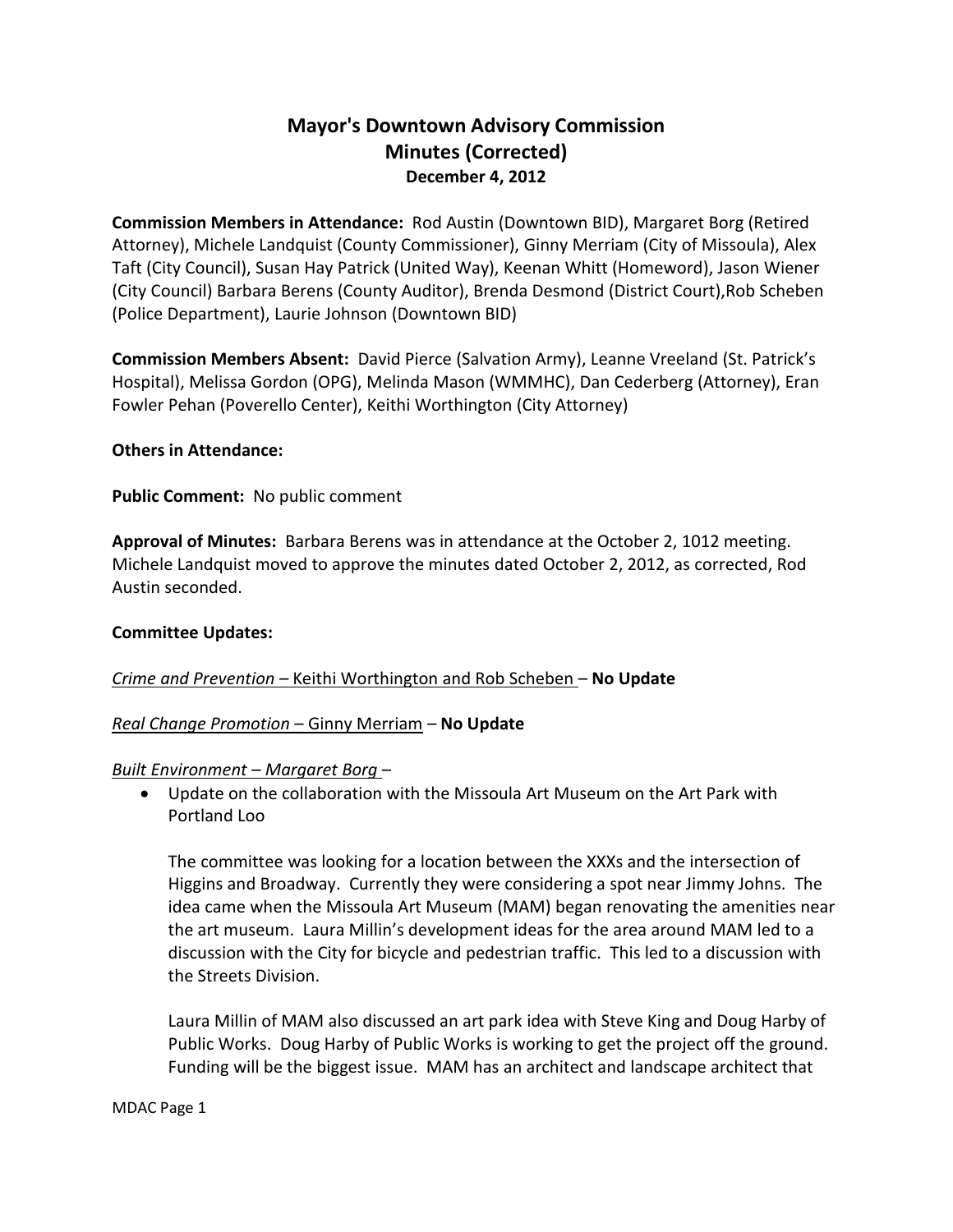will donate their time or charge very little. Steve King, the City Public Works Director, indicated that it would be a \$200,000 project and the City could only provide around \$50,000. More information will be provided in the future.

## *Human Services – Jason Wiener and Susan Hay Patrick*

• [Presentation on the 10-Year Plan to End Homelessness](http://www.ci.missoula.mt.us/DocumentCenter/View/21013)

After review the plan goes to the City Council and the County Commissioners for approval. The committee will ask that the plan be approved and that the City and County hire a staff person to oversee and carry the plan and set up an advisory steering committee. Jason Wiener and Susan Hay Patrick gave a presentation on what they showed at the public meeting. (See the presentation linked above.)

After the presentation Jason explained the goal was to see changes in 10 years. Seed money was also an issue and would have to be raised. Public donations and private matches would be needed. One of the more important aspects of the plan was to have a single point of entry for anyone needing services. The City would have to also discuss making it easier to build more affordable, available housing by making some possible regulatory changes.

Susan encouraged everyone to read the plan and encourage others to read the plan in order to involve more people implementation. The committee should be informed ambassadors and this would be the first step.

Jason stated that the plan had brought new people into the conversation about homelessness, with new ideas. The federal government wants to see cities use the model. Susan further stated that some providers have been cynical about having bankers, private citizens, and landlords at the table but it's really been helpful to have these parties involved.

Rod Austin suggested possible improvement districts for the type of housing being requested since it could be built beside transit systems and have no parking requirements. Susan added that the current challenge was among existing housing service providers. Ginny Merriam remembered a conference on affordable housing for realtors, it was a speaker from Denver that came and discussed SRO's. It would be a good idea to do this again. Possibly also look at other cities. Brenda Desmond added that a staff person could set up target meetings with other cities to get it more focused.

Ginny asked what role elected officials could play to get other elected bodies more open to implementation. Alex Taft asked about the plan requiring participation of public funds and asked how funds would be allocated. Jason stated that they were familiar with CDBG and HOME funding, but they needed to work with other agencies and identify other streams of revenue.